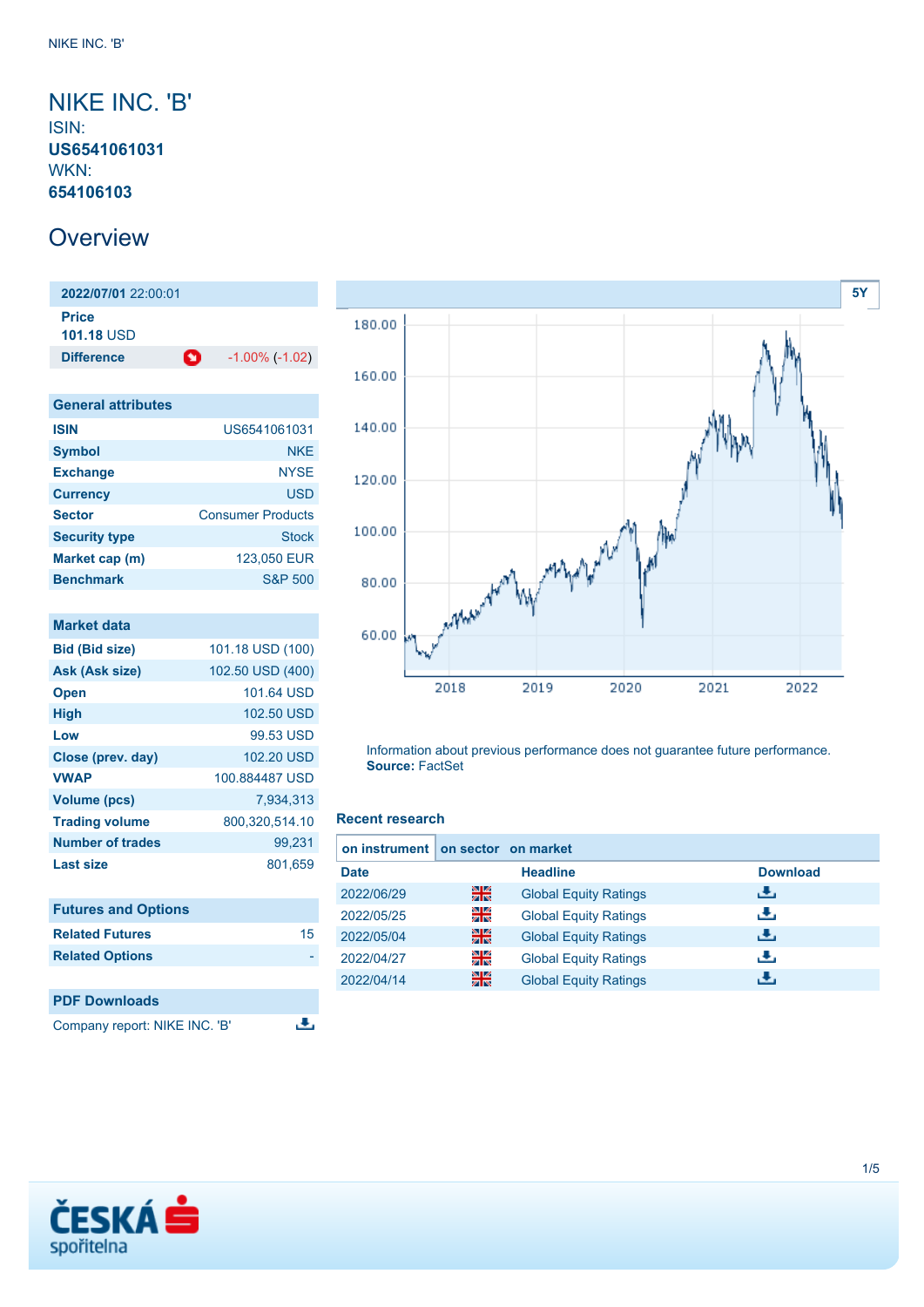# **Details**

**2022/07/01** 22:00:01 **Price**

**101.18** USD

**Difference 1.00% (-1.02)** 

| <b>General attributes</b> |                          |
|---------------------------|--------------------------|
| <b>ISIN</b>               | US6541061031             |
| <b>Symbol</b>             | <b>NKF</b>               |
| <b>Exchange</b>           | <b>NYSE</b>              |
| <b>Currency</b>           | <b>USD</b>               |
| <b>Sector</b>             | <b>Consumer Products</b> |
| <b>Security type</b>      | Stock                    |
| Market cap (m)            | 123,050 EUR              |
| <b>Benchmark</b>          | <b>S&amp;P 500</b>       |

| Market data             |                  |
|-------------------------|------------------|
| <b>Bid (Bid size)</b>   | 101.18 USD (100) |
| <b>Ask (Ask size)</b>   | 102.50 USD (400) |
| <b>Open</b>             | 101.64 USD       |
| <b>High</b>             | 102.50 USD       |
| Low                     | 99.53 USD        |
| Close (prev. day)       | 102.20 USD       |
| <b>VWAP</b>             | 100.884487 USD   |
| Volume (pcs)            | 7.934.313        |
| <b>Trading volume</b>   | 800,320,514.10   |
| <b>Number of trades</b> | 99.231           |
| Last size               | 801,659          |
|                         |                  |

| <b>Performance and Risk</b> |                |           |           |  |
|-----------------------------|----------------|-----------|-----------|--|
|                             | 6 <sub>m</sub> | 1Y        | <b>3Y</b> |  |
| <b>Perf (%)</b>             | $-39.29%$      | $-35.96%$ | $+18.46%$ |  |
| Perf (abs.)                 | $-65.49$       | $-56.82$  | $+15.77$  |  |
| <b>Beta</b>                 | 1.22           | 1.16      | 1.02      |  |
| <b>Volatility</b>           | 40.31          | 32.72     | 34.68     |  |



Information about previous performance does not guarantee future performance. **Source:** FactSet

| <b>Price data</b>                           |                         |
|---------------------------------------------|-------------------------|
| Ø price 5 days   Ø volume 5 days (pcs.)     | 103.98 USD (14,261,356) |
| Ø price 30 days   Ø volume 30 days (pcs.)   | 111.68 USD (8,055,681)  |
| Ø price 100 days   Ø volume 100 days (pcs.) | 124.00 USD (7,623,756)  |
| Ø price 250 days   Ø volume 250 days (pcs.) | 146.64 USD (6,608,365)  |
| <b>YTD High   date</b>                      | 167.91 USD (2022/01/03) |
| <b>YTD Low   date</b>                       | 99.53 USD (2022/07/01)  |
| 52 Weeks High   date                        | 179.10 USD (2021/11/05) |
| 52 Weeks Low   date                         | 99.53 USD (2022/07/01)  |

### **All listings for NIKE INC. 'B'**

| Exchange $\Box$                                   | <b>Date</b>    | <b>Time Price</b> |                 | <b>Trading volume</b><br>(mio.) | <b>Number of</b><br>trades |
|---------------------------------------------------|----------------|-------------------|-----------------|---------------------------------|----------------------------|
| Xetra                                             | 2022/07/<br>04 |                   | 11:32 96.89 EUR | 0.35                            | 39                         |
| <b>Vienna Stock</b><br>Exchange                   | 2022/07/<br>04 |                   | 10:23 97.00 EUR | 0.02                            | 3                          |
| Tradegate                                         | 2022/07/<br>04 |                   | 11:28 96.88 EUR | 0.63                            | 78                         |
| <b>Stuttgart</b>                                  | 2022/07/<br>04 |                   | 10:53 96.53 EUR | 0.01                            | 3                          |
| SIX Swiss Exchange 2022/04/ 17:35 100.00 USD 0.00 |                |                   |                 |                                 | 1                          |

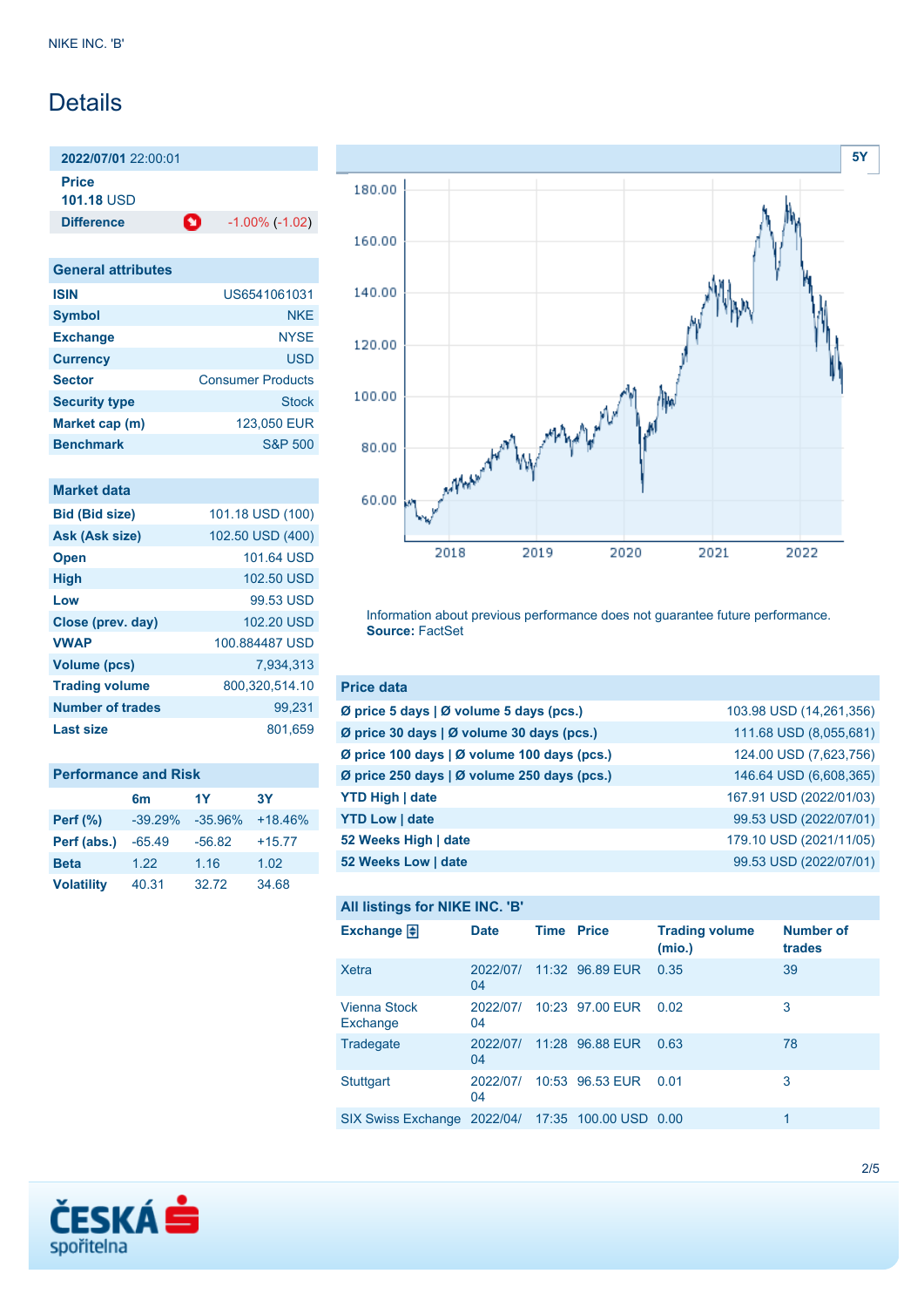|                                 | 01             |                                  |      |                |
|---------------------------------|----------------|----------------------------------|------|----------------|
| <b>SIX Swiss Exchange</b>       | 28             | 2019/06/ 17:50 81.90 CHF         | 0.00 | 6              |
| <b>NYSE</b>                     | 01             | 2022/07/ 22:00 101.18 USD 800.32 |      | 99,231         |
| <b>Munich</b>                   | 04             | 2022/07/ 09:47 97.40 EUR         | 0.01 | $\mathbf{Z}$   |
| <b>London Stock</b><br>Exchange | 01             | 2022/07/ 17:35 114.16 USD 0.01   |      | 15             |
| Hanover                         | 04             | 2022/07/ 08:01 97.00 EUR         | 0.00 | 1              |
| Hamburg                         | 04             | 2022/07/ 10:34 97.15 EUR         | 0.00 | $\overline{4}$ |
| Frankfurt                       | 04             | 2022/07/ 11:01 96.53 EUR         | 0.04 | 9              |
| <b>Duesseldorf</b>              | 2022/07/<br>04 | 11:17 96.90 EUR                  | 0.00 | 6              |
| <b>Berlin</b>                   | 2022/07/<br>04 | 08:03 97.21 EUR                  | 0.00 | 1              |

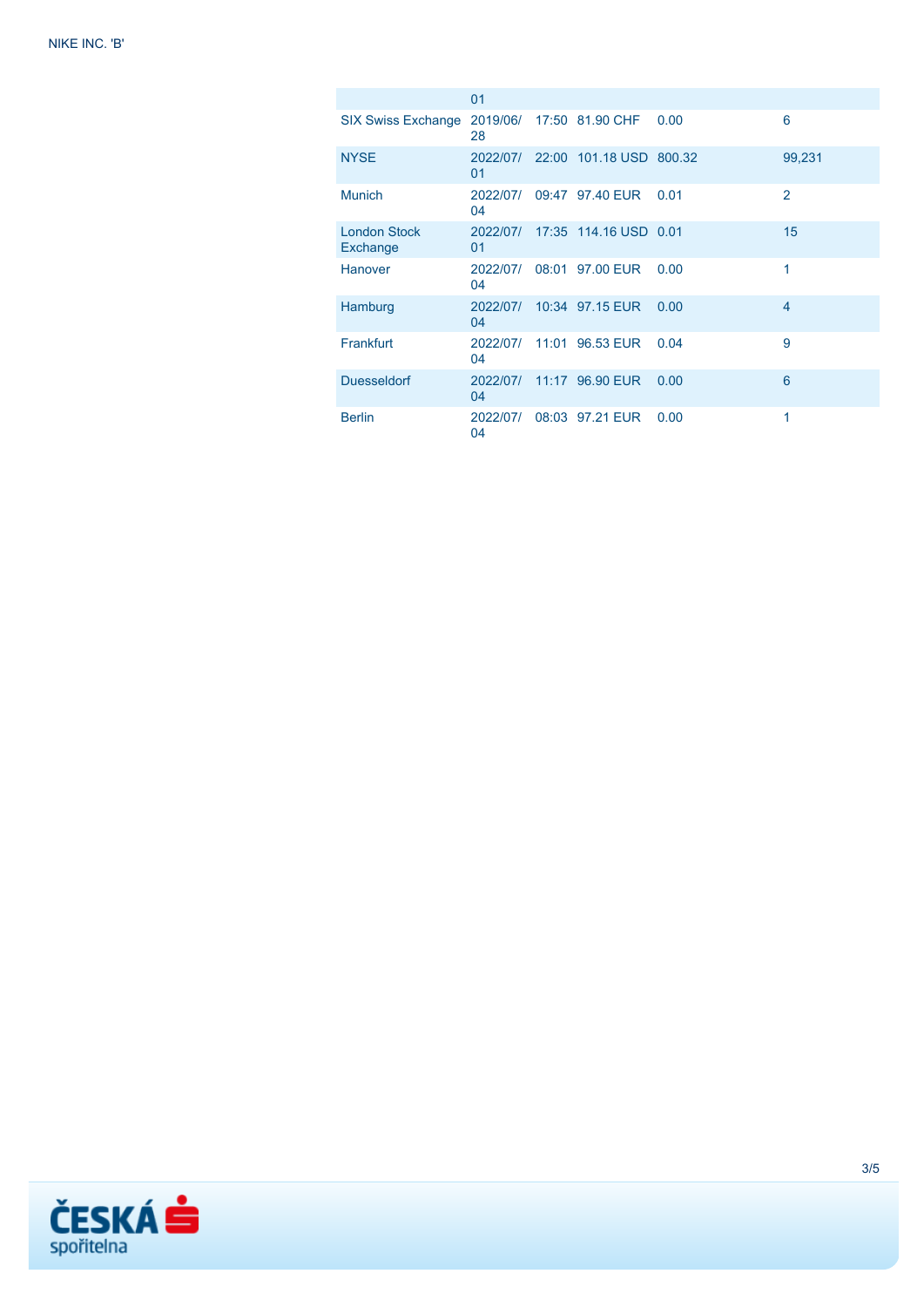## Company profile

#### **Company Logo**



### **Contact Details**

NIKE INC.

- - One Bowerman Drive - 97005-6453 **Beaverton** Telefon: 1-503-671-6453 Fax: 1-503-671-6300 [E-mail: media.relations@nike.com](mailto:media.relations@nike.com)

#### **PDF Downloads**

Company report: NIKE INC. 'B'

**Company Profile**

ىق

NIKE, Inc. engages in the design, development, marketing, and sale of athletic footwear, apparel, accessories, equipment, and services. It operates through the following segments: North America, Europe, Middle East & Africa, Greater China, Asia Pacific & Latin America, Global Brand Divisions, Converse, and Corporate. The North America, Europe, Middle East & Africa, Greater China, and Asia Pacific & Latin America segments refer to the design, development, marketing, and selling of athletic footwear, apparel, and equipment. The Global Brand Divisions represent its NIKE Brand licensing businesses. The Converse segment designs, markets, licenses, and sells casual sneakers, apparel, and accessories. The Corporate segment consists of unallocated general and administrative expenses. The company was founded by William Jay Bowerman and Philip H. Knight on January 25, 1964, and is headquartered in Beaverton, OR.

| <b>Members of Management Board</b> |                                             |  |  |
|------------------------------------|---------------------------------------------|--|--|
| <b>Mark Parker</b>                 | Chairman of Board of<br><b>Directors</b>    |  |  |
| <b>Peter Henry</b>                 | Member of Board of<br><b>Directors</b>      |  |  |
| <b>Alan Graf</b>                   | Member of Board of<br><b>Directors</b>      |  |  |
| Cathleen<br><b>Benko</b>           | Member of Board of<br><b>Directors</b>      |  |  |
| Elizabeth<br>Comstock              | Member of Board of<br><b>Directors</b>      |  |  |
| <b>John Rogers</b>                 | Member of Board of<br><b>Directors</b>      |  |  |
| <b>Michelle Peluso</b>             | Member of Board of<br><b>Directors</b>      |  |  |
| <b>Philip Knight</b>               | Member of Board of<br><b>Directors</b>      |  |  |
| <b>Thasunda</b><br><b>Duckett</b>  | Member of Board of<br><b>Directors</b>      |  |  |
| <b>Timothy Cook</b>                | Member of Board of<br><b>Directors</b>      |  |  |
| <b>Travis Knight</b>               | Member of Board of<br><b>Directors</b>      |  |  |
| <b>John Donahoe</b>                | <b>Chairman of Managing</b><br><b>Board</b> |  |  |
| <b>Thomas Clarke</b>               | <b>Member of Executive</b><br>Committee     |  |  |
| <b>Amy Harrison</b>                | <b>Member of Executive</b><br>Committee     |  |  |
| Amy Montagne                       | <b>Member of Executive</b><br>Committee     |  |  |
| <b>Andrea Perez</b>                | <b>Member of Executive</b><br>Committee     |  |  |
| Andrew<br>Campion                  | <b>Member of Executive</b><br>Committee     |  |  |
| <b>Andy Muir</b>                   | <b>Member of Executive</b><br>Committee     |  |  |
| <b>Angela Dong</b>                 | <b>Member of Executive</b><br>Committee     |  |  |